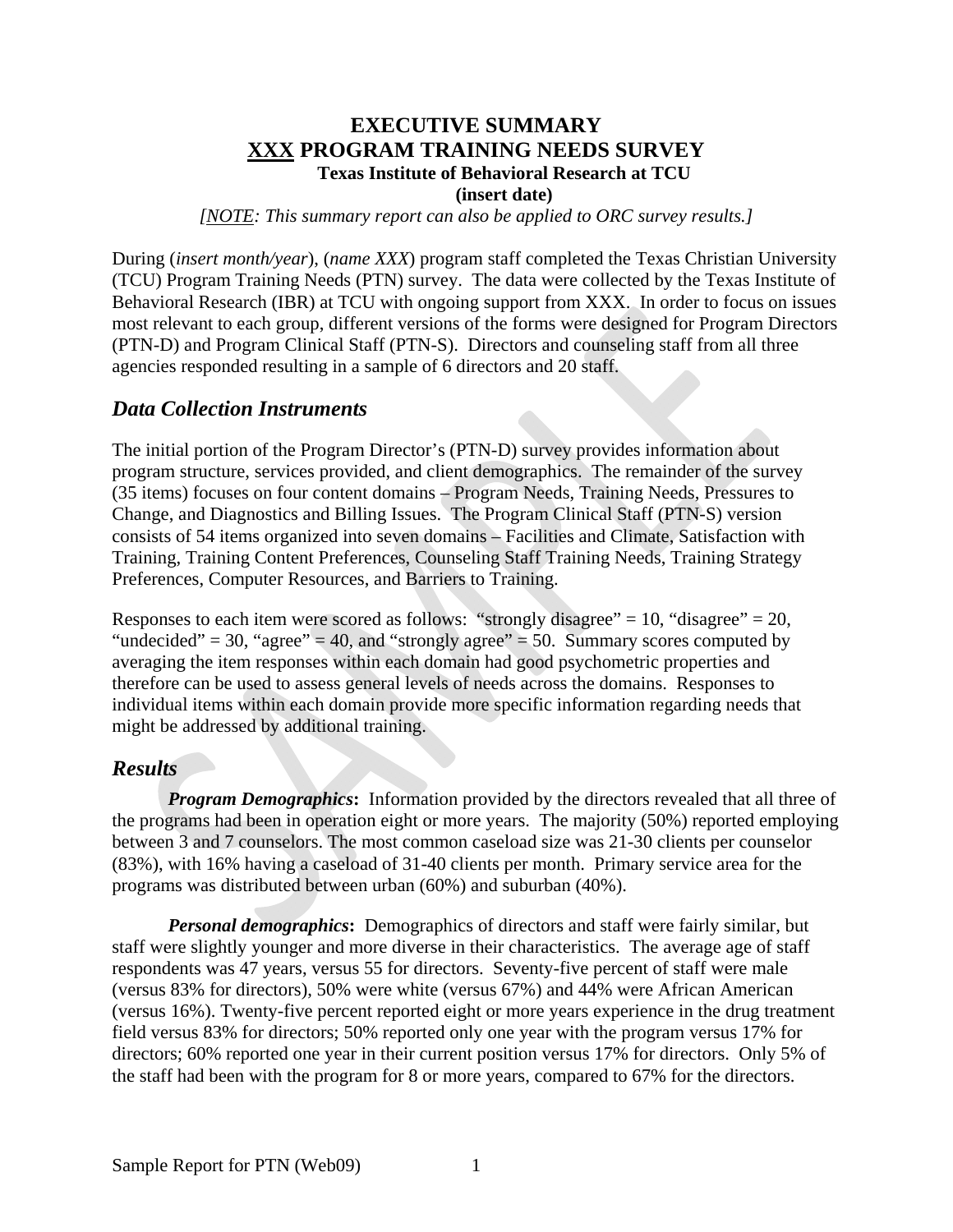#### *Program Directors Survey*

Overall, XXX program directors (Table 1) emphasized the needs for *documenting patient and program performance*, as well as for staff training on *cognitive and engagement strategies*. More specifically, they uniformly agreed that the most important program needs (100% agreement) include obtaining information that can document program effectiveness, tracking and evaluating performance of clients over time, selecting new treatment strategies for staff training, and generating timely management reports on clinical, financial, and outcome data. In most cases, the table (far right margin) shows indeed these ratings represented "strong" agreement.

Priorities for training needs of counseling staff (all at 100% agreement) included assessing client problems and needs, increasing client participation in treatment, monitoring client progress, improving rapport with clients, improving client thinking skills, improving client problem solving skills, and improving cognitive focus of clients during group counseling. The most important sources of pressure they feel for program change originates from agency board members/central administration (100%) and program supervisors or managers (83%).

In the area of diagnostics and billing issues, formal DSM diagnoses were seen as necessary for preparing client treatment plans (83%) as well as reimbursement for services and documentation of program needs (67%). Only about half the program staff was seen as being adept at using formal DSM diagnoses (50%), so staff training in the use of brief diagnostic tools would be regarded as helpful (83%). Cost benchmarks and guidelines for interpreting costs would be helpful to 67% of directors.

#### *Program Staff Survey*

As shown in Table 2, staff generally rated the facilities and climate at their programs as favorable (55% to 65% agreement for the individual climate items) and 50% indicated that their offices, equipment, and supplies were adequate. However, very few 5% staff agreed that their program had enough counselors to meet client needs and had adequate resources for meeting most medical and psychiatric client needs (30%).

Staff were satisfied with the in-house (inservice) training opportunities provided (75%), while 55% found good outside events to attend last year. Staff were less enthusiastic about statefunded and regional training (35 and 30%, respectively).

Staff gave high priority to getting training dealing with improving family/social involvement (90%), dual diagnosis (75%), and the use of brief diagnostic screening tools (75%). The highest reported staff training needs were for assessing client problems and needs (90%), improving thinking skills (90%), improving client problem-solving skills (85%), and improving the cognitive focus of clients during group counseling (80%), and client rapport (80%).

Procedurally, 80% preferred group training activities with role-playing, 75% preferred training that uses a conceptual treatment process model relating treatment to recovery, and 70% agreed that training should include evidence-based interventions. There also was a strong interest in exchanging ideas with staff at other programs with similar interests (75%). Receiving on-site consultation after training (70%) and having specialized training made available over the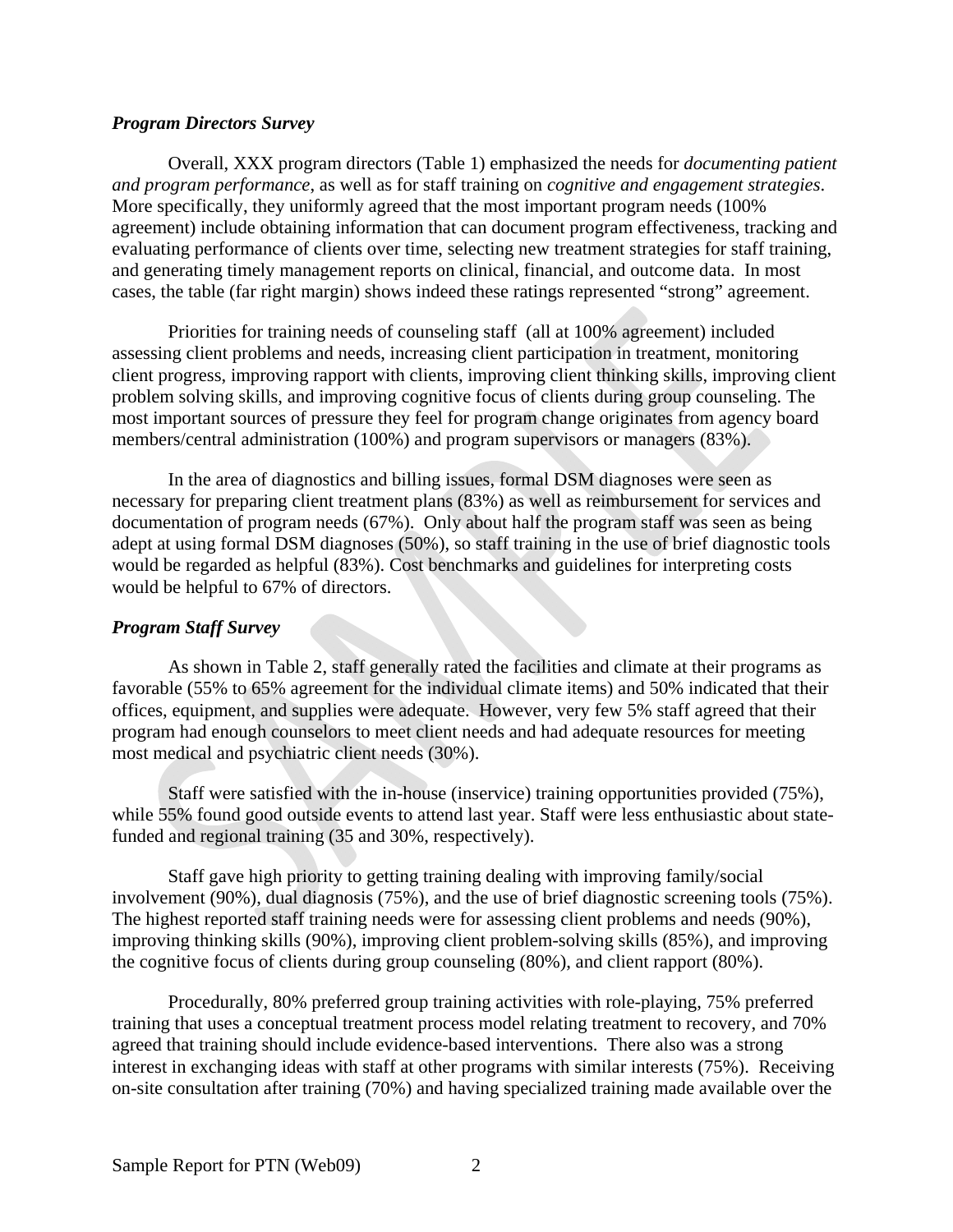Internet (65%) were also of interest. Almost half (45%) agreed that training workshops should be based on manual-guided interventions.

Computer resources received mixed ratings, with 80% of staff indicating that more computer resources were needed and although 60% were comfortable using computers, few client records are currently computerized (20%). Consistently, 75% said they had easy access for using e-mail and the internet at work, and only 25% said there were policies that limit access and use of the internet and e-mail.

Workload and program pressures were considered the leading barrier to training for new innovations (55%). Other frequently cited barriers to program change included staff training interests being mostly related to licensure or certification requirements (50%), followed by limited program resources (35%) and lack of budget to attend conferences (35%).

### *Conclusions*

The TCU Program Training Needs (PTN) survey was administered to staff in the three XXX treatment clinics in (month/year). Data were sent to the TCU Institute of Behavioral Research for analysis, part of a collaborative partnership recently established between XXX and TCU/IBR to address needs for enhancing clinical services. Although results of the PTN suggest generally positive staff attitudes about in-house training, there are some variations between the three clinics in terms of organizational functioning (an issue that might be considered for more detail study later). Highlights of the current findings are reported below for Directors/Supervisors and for Counseling Staff.

#### **Major program needs identified from Directors surveys (6 respondents):**

- 1. information to improve documentation of program effectiveness
- 2. better tools for tracking and evaluating performance of clients over time
- 3. selection of new treatment strategies for staff training
- 4. improved staff skills in using cognitive and engagement strategies

#### **Major program needs identified from Staff surveys (20 respondents):**

- 1. training for dealing with family issues, dual diagnosis, and brief diagnostic tools
- 2. training on ways to improve client cognitive skills and treatment engagement
- 3. requested more computer resources/training for computerizing client records
- 4. requested more staff to meet client demands and workload pressures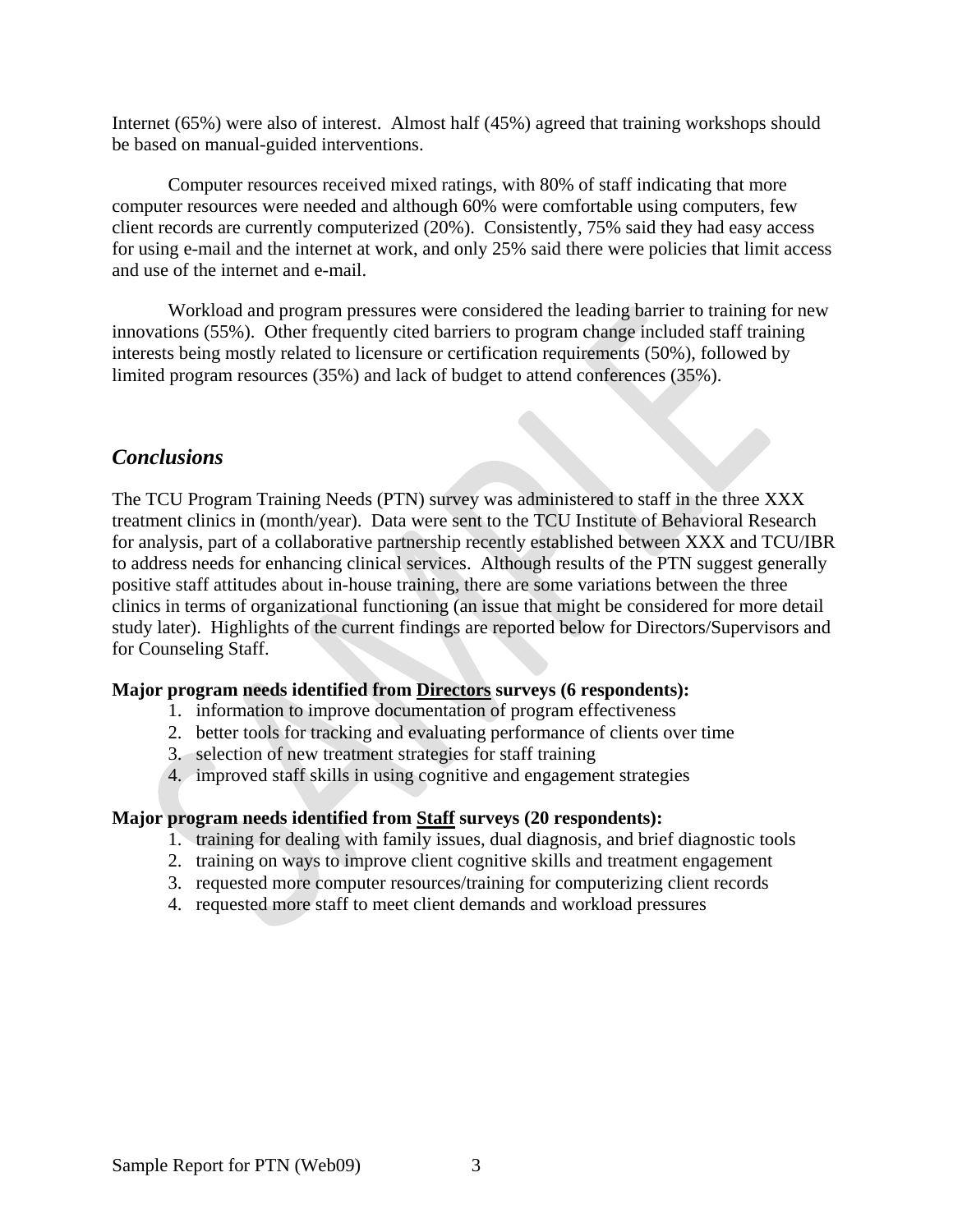|                                                                                                    | Summary<br>$Scores^1$ | % Agree or<br>Strongly Agree <sup>2</sup> | Strongly<br>Agree |
|----------------------------------------------------------------------------------------------------|-----------------------|-------------------------------------------|-------------------|
| Your program needs guidance in -                                                                   |                       |                                           |                   |
| 17. documenting service needs of clients for making<br>treatment placements.                       | 40.0                  | 67%                                       | 50%               |
| 18. tracking and evaluating performance of clients<br>over time                                    | 45.0                  | 100%                                      | 50%               |
| 19. obtaining information that can document<br>program effectiveness.                              | 48.3                  | 100%                                      | 83%               |
| 20. automating client records for billing and<br>financial applications.                           | 30.0                  | 33%                                       | 0%                |
| 21. evaluating program staff performance and<br>organizational functioning.                        | 40.0                  | 83%                                       | 33%               |
| 22. selecting new treatment interventions and<br>strategies for which program staff need training. | 46.7                  | 100%                                      | 67%               |
| 23. improving the recording and retrieval of<br>financial information.                             | 28.3                  | 17%                                       | 0%                |
| 24. generating timely "management" reports on<br>clinical, financial, and outcome data.            | 45.0                  | 100%                                      | 50%               |

**Table 1 XXX Program Directors Survey Responses to PTN Items (N = 6)** 

<sup>1</sup>Mean scores range from 10 to 50. Scores above 30 indicate *agreement*, below 30 indicates *disagreement*.

<sup>2</sup>Areas of strongest "needs" or "problems" are highlighted with shading.

3 "Strongly Agree" percentages are computed from item responses of "5."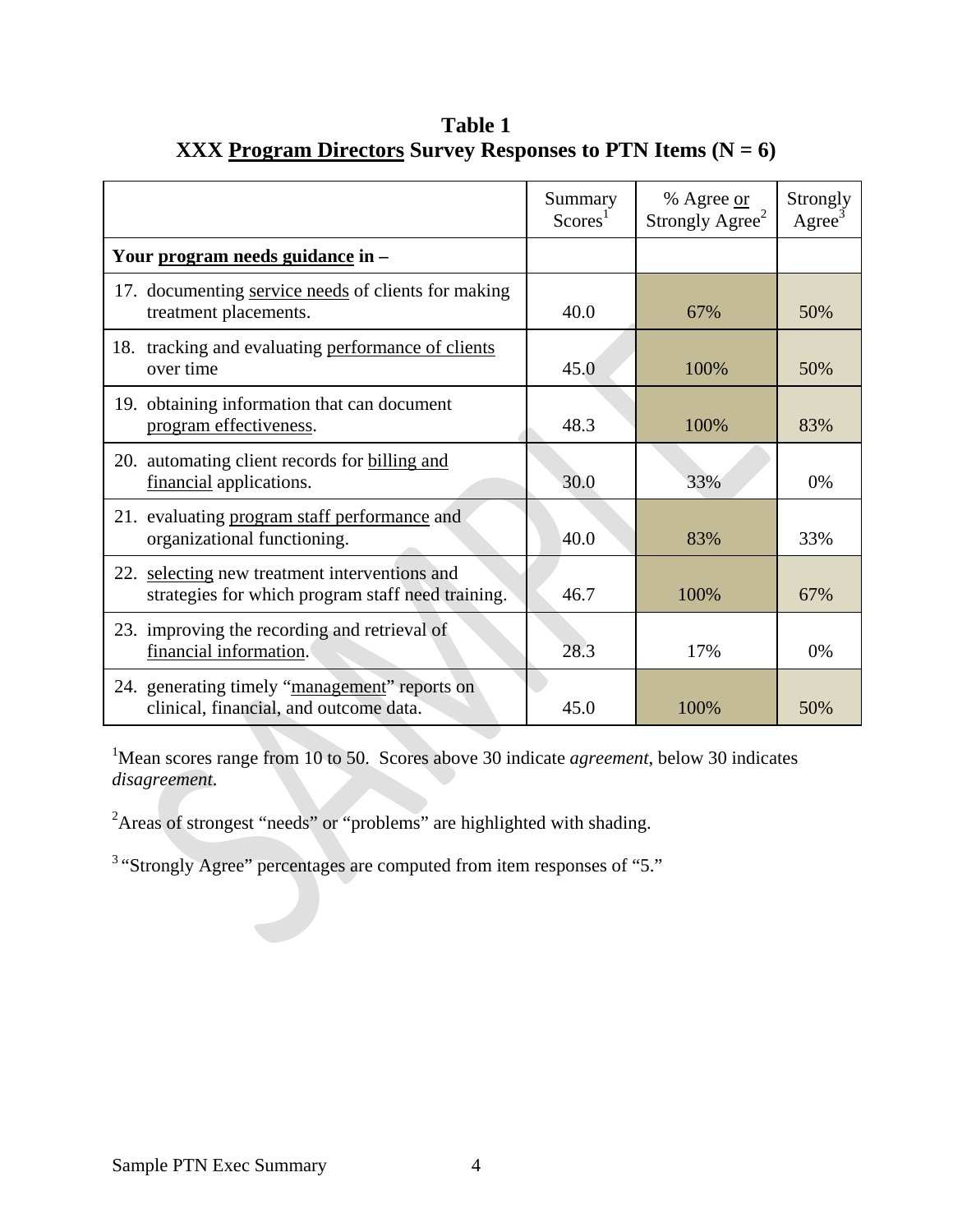|                                                                      | Summary<br><b>Scores</b> | % Agree or<br><b>Strongly Agree</b> | Strongly<br>Agree |  |
|----------------------------------------------------------------------|--------------------------|-------------------------------------|-------------------|--|
| Your counseling staff needs training for -                           |                          |                                     |                   |  |
| 25. assessing client problems and needs.                             | 45.0                     | 100%                                | 50%               |  |
| 26. increasing client participation in treatment.                    | 43.3                     | 100%                                | 33%               |  |
| 27. monitoring client progress.                                      | 43.3                     | 100%                                | 33%               |  |
| 28. improving rapport with clients.                                  | 41.7                     | 100%                                | 16%               |  |
| 29. improving client thinking skills.                                | 46.7                     | 100%                                | 67%               |  |
| 30. improving client problem-solving skills.                         | 46.7                     | 100%                                | 67%               |  |
| 31. improving behavioral management of clients.                      | 45.0                     | 83%                                 | 67%               |  |
| 32. improving cognitive focus of clients during<br>group counseling. | 46.7                     | 100%                                | 67%               |  |
| 33. using computerized client assessments.                           | 41.7                     | 67%                                 | 50%               |  |
| 34. working with staff in other units/agencies.                      | 35.0                     | 50%                                 | 17%               |  |
|                                                                      |                          |                                     |                   |  |
| <b>Current pressures to make program changes</b><br>come from -      |                          |                                     |                   |  |
| 35. clients in the program.                                          | 35.0                     | 67%                                 | 17%               |  |
| 36. program staff members.                                           | 35.0                     | 67%                                 | 17%               |  |
| 37. program supervisors or managers.                                 | 40.7                     | 83%                                 | 17%               |  |
| 38. agency board members/central administration.                     | 41.7                     | 100%                                | 17%               |  |
| 39. community action groups.                                         | 26.7                     | 50%                                 | 17%               |  |
| 40. funding and oversight agencies.                                  | 28.3                     | 17%                                 | 0%                |  |
| 41. accreditation or licensing authorities.                          | 31.7                     | 67%                                 | 0%                |  |
| 42. criminal justice administrators.                                 | 23.3                     | 17%                                 | 0%                |  |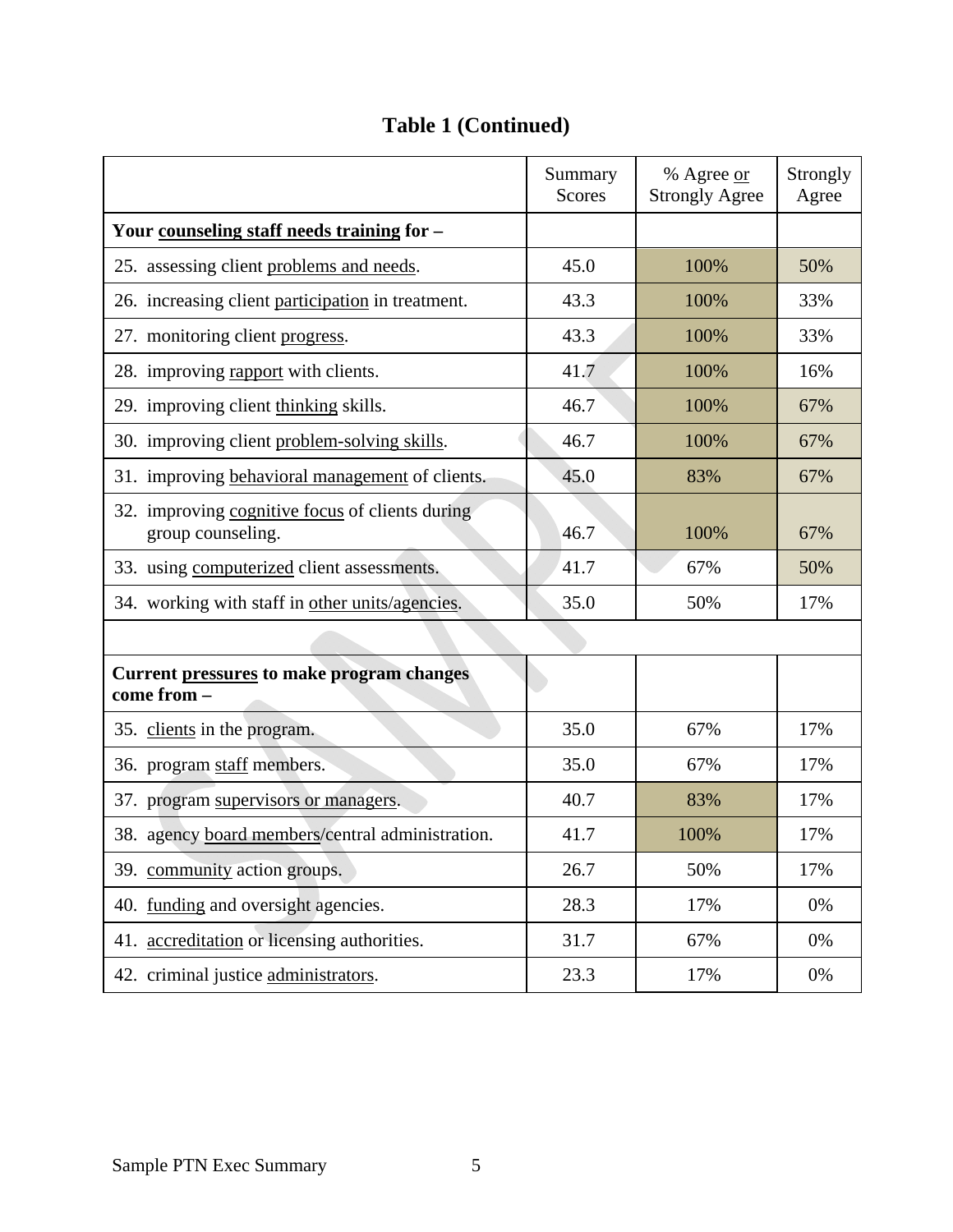## **Table 1 (Continued)**

|                                                                                                                                                                                      | Summary<br><b>Scores</b> | % Agree or<br><b>Strongly Agree</b> | Strongly<br>Agree |
|--------------------------------------------------------------------------------------------------------------------------------------------------------------------------------------|--------------------------|-------------------------------------|-------------------|
| <b>Diagnostics and Billing Procedures</b>                                                                                                                                            |                          |                                     |                   |
| 43. Formal DSM diagnoses are necessary for<br>reimbursement for services or documentation<br>of your program needs.                                                                  | 35.0                     | 67%                                 | 17%               |
| 44. Formal DSM diagnoses are necessary for<br>preparing client treatment plans.                                                                                                      | 40.0                     | 83%                                 | 33%               |
| 45. Most of your program staff are adept at using<br>formal DSM diagnoses in planning treatment.                                                                                     | 35.0                     | 50%                                 | 17%               |
| 47. Charges/fees for services (e.g., individual/group<br>counseling, intake assessment, etc.), are often<br>based on standard reimbursement rates rather<br>than real program costs. | 20.0                     | 0%                                  | 0%                |
| <b>Diagnostics and Billing Needs</b>                                                                                                                                                 |                          |                                     |                   |
| 46. Training to use brief diagnostic screening tools<br>would be helpful to program staff.                                                                                           | 41.7                     | 83%                                 | 50%               |
| 48. Documented costs for each unit of service (e.g.,<br>1 hour of therapy, 1 day of treatment, etc.) would<br>help negotiate reimbursement rates.                                    | 30.0                     | 20%                                 | 0%                |
| 49. Brief accounting tools and training are needed to<br>document all resources used in providing <i>units</i> of<br>service.                                                        | 31.7                     | 33%                                 | 0%                |
| 50. Cost benchmarks from programs of similar size<br>and type would improve decisions about services<br>and program management.                                                      | 38.3                     | 67%                                 | 17%               |
| 51. You need guidelines for interpreting costs in<br>relation to program effectiveness.                                                                                              | 38.3                     | 67%                                 | 17%               |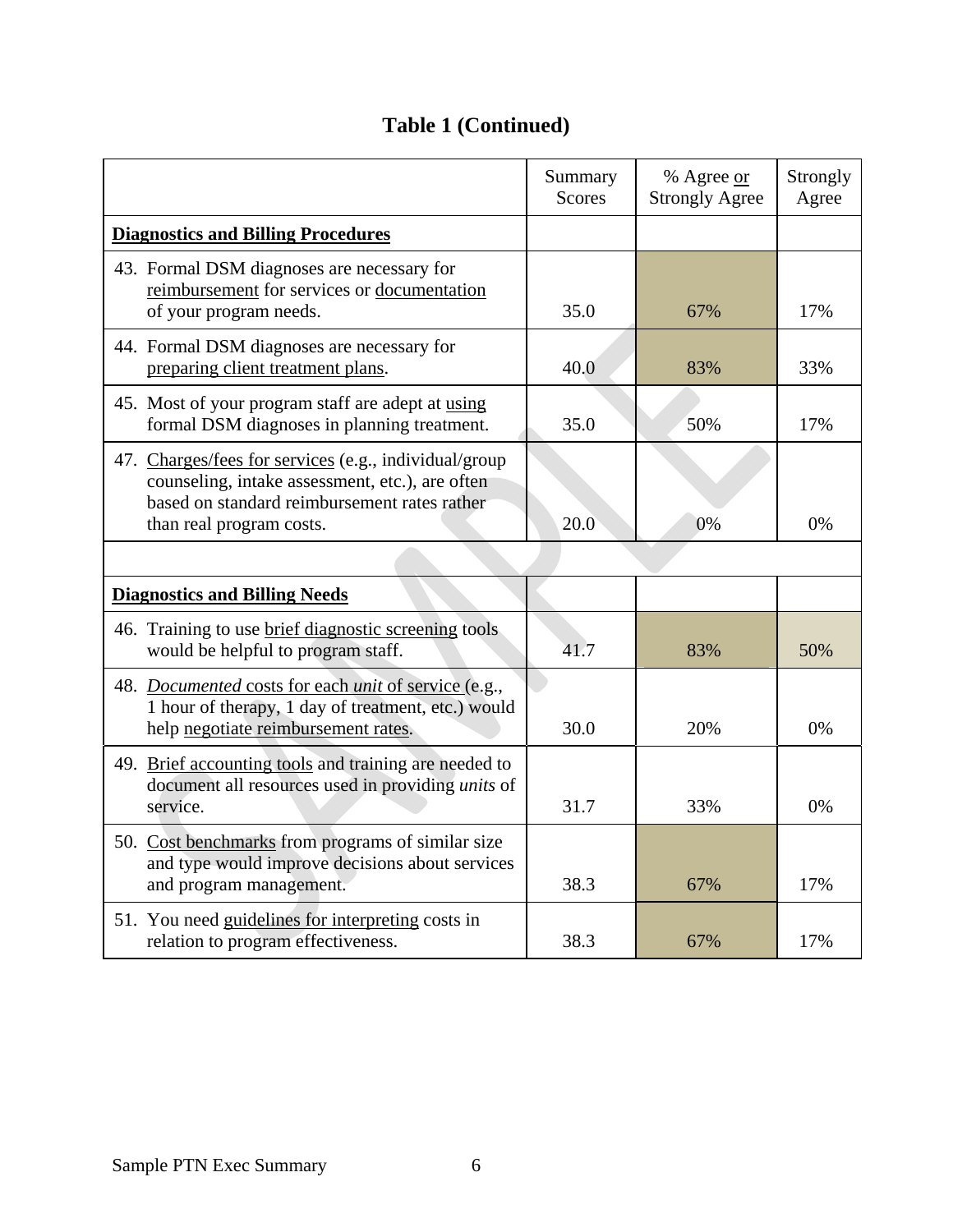|                                                                                                     | Summary<br>Scores <sup>1</sup> | % Agree or<br>Strongly Agree <sup>2</sup> | Strongly<br>$\rm{Agree}^3$ |
|-----------------------------------------------------------------------------------------------------|--------------------------------|-------------------------------------------|----------------------------|
| <b>Facilities and Climate</b>                                                                       | 31.4                           |                                           |                            |
| 5. Offices, equipment, and supplies are adequate<br>at your program.                                | 31.5                           | 50                                        | 15                         |
| 6. Your program has enough counselors and staff<br>to meet current client needs.                    | 19.5                           | 5                                         | $\theta$                   |
| 7. Your program has adequate resources for<br>meeting most medical and psychiatric client<br>needs. | 27.0                           | 30                                        | $\overline{0}$             |
| 8. Most program staff feel positive and confident<br>about the quality of services at your program. | 34.5                           | 60                                        | 15                         |
| 9. Your program has a secure future ahead.                                                          | 38.5                           | 65                                        | 25                         |
| 10. Program staff here get along very well.                                                         | 35.0                           | 55                                        | 15                         |
| 11. Program staff morale is very good.                                                              | 33.5                           | 55                                        | 15                         |
|                                                                                                     |                                |                                           |                            |
| <b>Satisfaction with Training</b>                                                                   | 34.5                           |                                           |                            |
| 12. Good in-house (inservice) training is provided<br>to program staff.                             | 40.0                           | 75                                        | 40                         |
| 13. You found good outside training events to attend<br>last year.                                  | 35.0                           | 55                                        | 25                         |
| 14. Your state-funded drug or alcohol agency<br>provided good training in the past year.            | 30.0                           | 35                                        | 6                          |
| 15. Regional authorities or groups (e.g., ATTC,<br>ACA) provided good training in the past year.    | 31.1                           | 30                                        | 11                         |

**Table 2 XXX Staff Survey Responses to PTN Items (N = 20)** 

<sup>1</sup>Mean scores range from 10 to 50. Scores above 30 indicate *agreement*; below 30 indicates  *disagreement*.

<sup>2</sup>Areas of strongest "needs" or "problems" are highlighted with shading.

3 "Strongly Agree" percentages are computed from item responses of "5."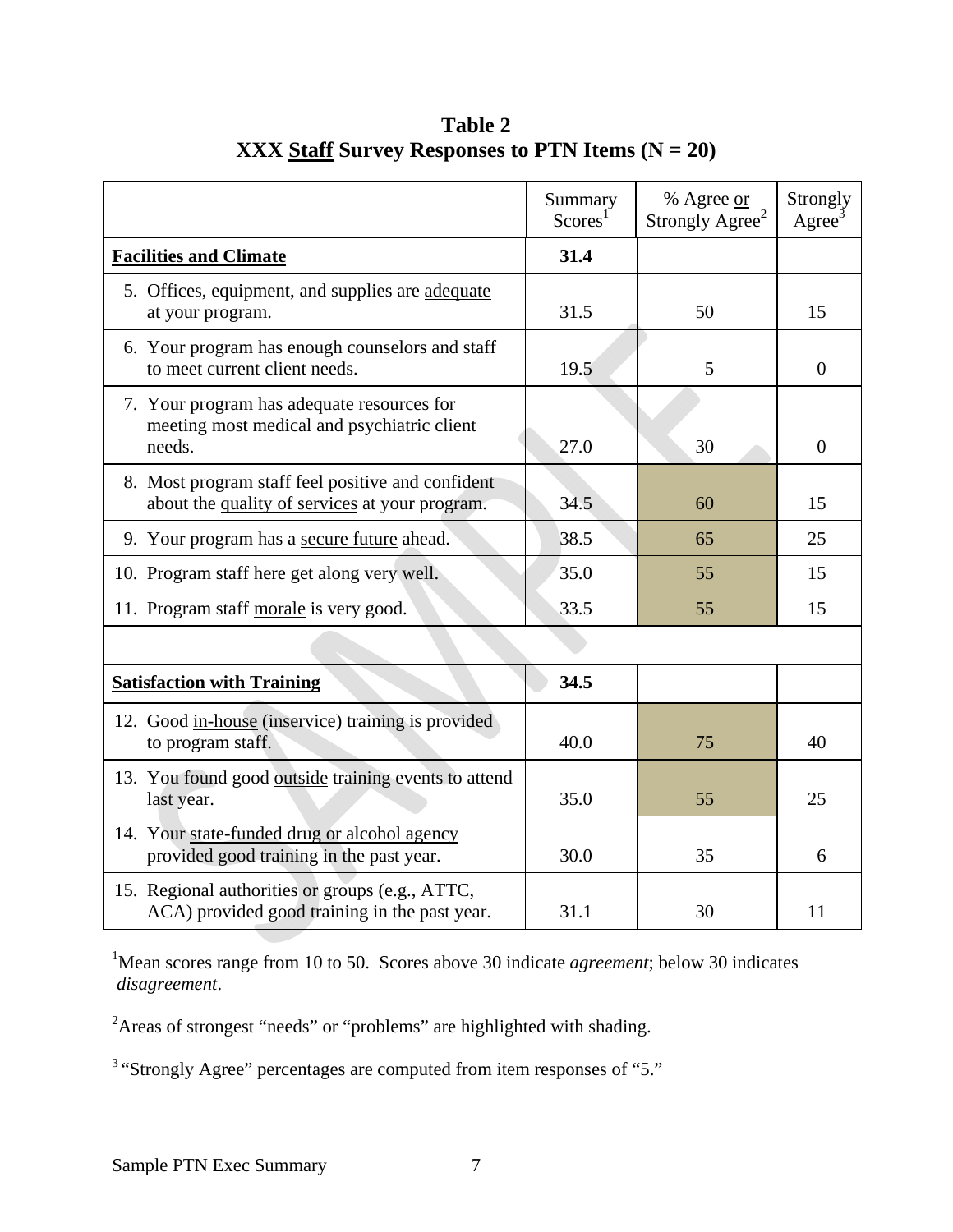# **Table 2 (Continued)**

|                                                                                                                     | Summary<br>Scores | % Agree or            | Strongly |
|---------------------------------------------------------------------------------------------------------------------|-------------------|-----------------------|----------|
|                                                                                                                     |                   | <b>Strongly Agree</b> | Agree    |
| <b>Training Content Preferences</b>                                                                                 | 36.9              |                       |          |
| 16. You want more scientific information on the<br>neurobiology of addiction.                                       | 38.0              | 65                    | 20       |
| 17. More pharmacotherapy information and training<br>are needed on new medications.                                 | 36.5              | 65                    | 10       |
| 18. Program staff need sensitivity training for<br>dealing with special populations.                                | 36.5              | 65                    | 20       |
| 19. Program staff training is needed on ethics and<br>confidentiality of information.                               | 34.5              | 65                    | 20       |
| 20. Specialized training is needed for improving<br>family involvement and related issues.                          | 40.5              | 90                    | 25       |
| 21. Program staff training is needed on dual<br>diagnoses and appropriate treatment.                                | 37.5              | 75                    | 25       |
| 22. Training to use brief diagnostic screening tools<br>would be helpful to program staff.                          | 37.5              | 75                    | 25       |
| 23. Program staff need to be trained to understand<br>other staff functions (e.g., correctional officer<br>duties). | 34.5              | 65                    | 10       |
|                                                                                                                     |                   |                       |          |
|                                                                                                                     |                   |                       |          |
| <b>Counseling Staff Needs Training for -</b>                                                                        | 37.5              |                       |          |
| 24. assessing client problems and needs.                                                                            | 3.9               | 90                    | 5        |
| 25. increasing client participation in treatment.                                                                   | 35.5              | 70                    | 5        |
| 26. monitoring client progress.                                                                                     | 35.8              | 60                    | 5        |
| 27. improving rapport with clients                                                                                  | 37.0              | 80                    | 5        |
| 28. improving client thinking skills.                                                                               | 40.0              | 90                    | 15       |
| 29. improving client problem-solving skills.                                                                        | 39.0              | 85                    | 10       |
| 30. improving behavioral management of clients.                                                                     | 36.0              | 70                    | 10       |
| 31. improving cognitive focus of clients during<br>group counseling.                                                | 37.5              | 80                    | 10       |
| 32. using computerized client assessments.                                                                          | 38.0              | 65                    | 20       |
| 33. working with staff in other units/agencies.                                                                     | 37.0              | 70                    | 10       |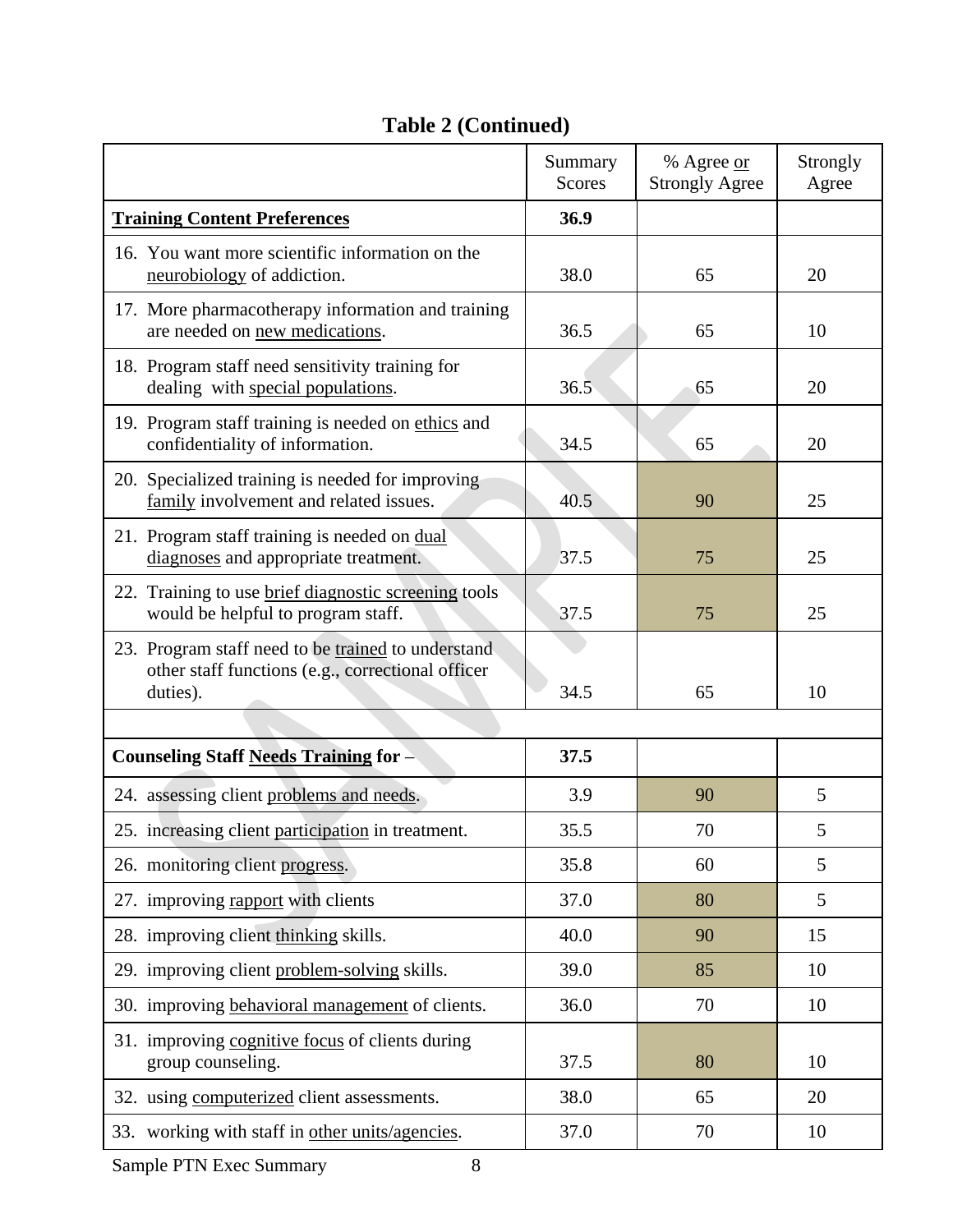## **Table 2 (Continued)**

|                                                                                                                                | Summary<br><b>Scores</b> | % Agree or<br><b>Strongly Agree</b> | Strongly<br>Agree |
|--------------------------------------------------------------------------------------------------------------------------------|--------------------------|-------------------------------------|-------------------|
| <b>Training Strategy Preferences</b>                                                                                           | 37.0                     |                                     |                   |
| 34. General introductory sessions on multiple topics<br>is an effective workshop format.                                       | 35.0                     | 55                                  | 10                |
| 35. Intensive full-day training on special topics<br>is an effective workshop format.                                          | 36.0                     | 60                                  | 15                |
| 36. A conceptual treatment process model<br>documenting how treatment activities contribute<br>to "recovery" would be helpful. | 39.0                     | 75                                  | 15                |
| 37. Training workshops should be based on<br>evidence-based interventions.                                                     | 38.5                     | 70                                  | 20                |
| 38. Training workshops should be based on<br>manual-guided interventions.                                                      | 34.0                     | 45                                  | 5                 |
| 39. Training workshops should include role playing<br>and group activities.                                                    | 38.5                     | 80                                  | 5                 |
| 40. Telephone consultations following specialized<br>training would be useful.                                                 | 33.7                     | 40                                  | 5                 |
| 41. Specialized training made available over the<br>Internet would be useful.                                                  | 37.0                     | 65                                  | 10                |
| 42. Exchanging ideas with other programs that have<br>interests similar to yours would be helpful.                             | 39.0                     | 75                                  | 20                |
| 43. On-site consultation following training would be<br>helpful.                                                               | 39.0                     | 70                                  | 20                |
|                                                                                                                                |                          |                                     |                   |
| <b>Computer Resources</b>                                                                                                      | 30.2                     |                                     |                   |
| 44. Most client records for this program are<br>computerized.                                                                  | 23.0                     | 20                                  | 5                 |
| 45. Program staff here feel comfortable using<br>computers.                                                                    | 35.5                     | 60                                  | 10                |
| 46<br>More computer resources are needed here.                                                                                 | 40.0                     | 80                                  | 35                |
| Program staff here have easy access for using<br>47<br>e-mail and the Internet at work.                                        | 38.0                     | 75                                  | 20                |
| 48. This program has policies that limit program<br>staff access to the Internet and use of e-mail.                            | 25.5                     | 25                                  | 5                 |